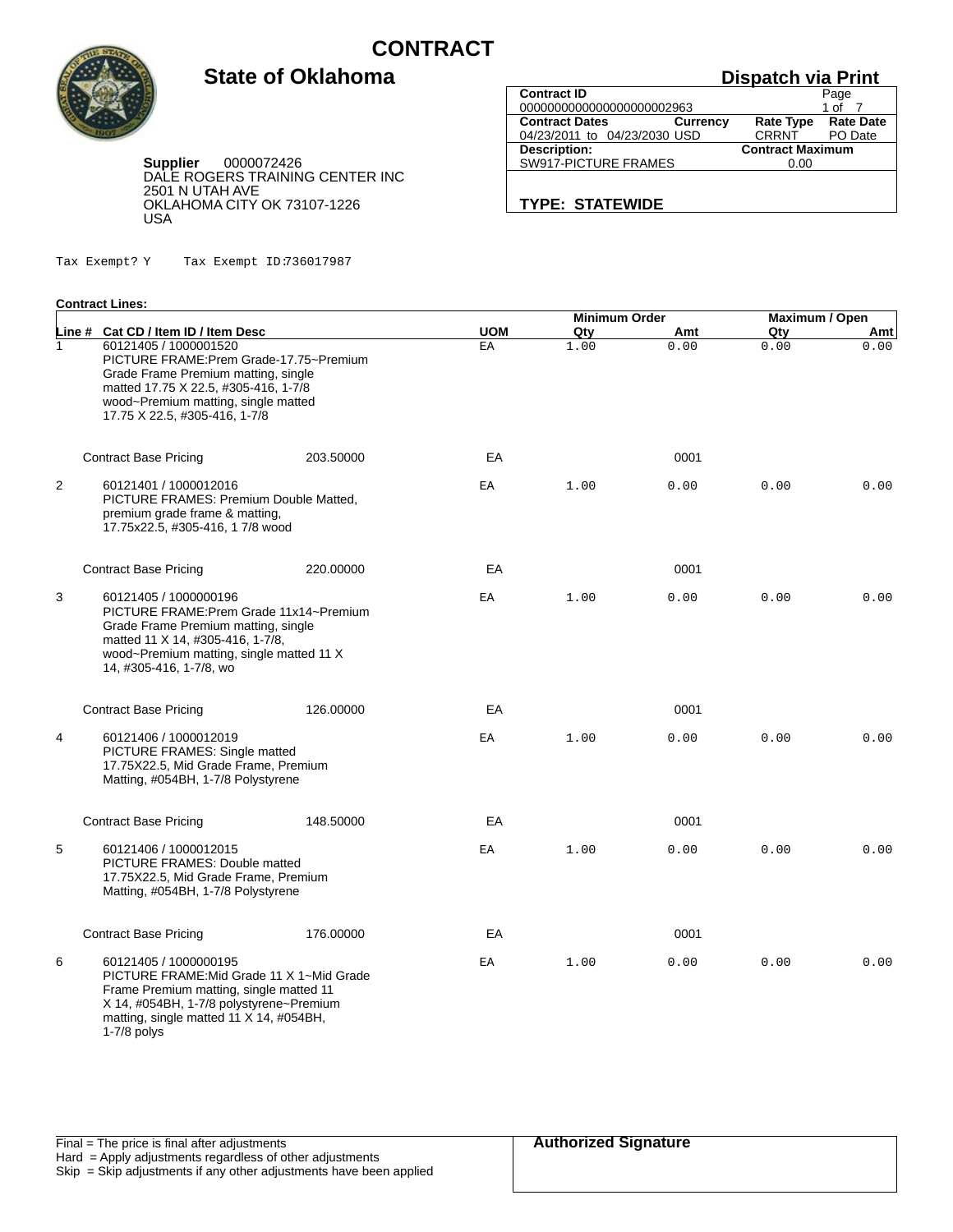

**Contract Lines:**

# **State of Oklahoma**

| <b>Dispatch via Print</b>                |                         |                     |  |  |
|------------------------------------------|-------------------------|---------------------|--|--|
| <b>Contract ID</b>                       |                         | Page                |  |  |
| 0000000000000000000002963                |                         | 2 of                |  |  |
| <b>Contract Dates</b><br><b>Currency</b> |                         | Rate Type Rate Date |  |  |
| 04/23/2011 to 04/23/2030 USD             | <b>CRRNT</b>            | PO Date             |  |  |
| <b>Description:</b>                      | <b>Contract Maximum</b> |                     |  |  |
| SW917-PICTURE FRAMES                     | 0.00                    |                     |  |  |
|                                          |                         |                     |  |  |
|                                          |                         |                     |  |  |

**TYPE: STATEWIDE**

**Supplier** 0000072426 DALE ROGERS TRAINING CENTER INC 2501 N UTAH AVE OKLAHOMA CITY OK 73107-1226 USA

Tax Exempt? Y Tax Exempt ID:736017987

|                |                                                                                                                                                                                                                                 |          |            | <b>Minimum Order</b> |      | Maximum / Open |      |
|----------------|---------------------------------------------------------------------------------------------------------------------------------------------------------------------------------------------------------------------------------|----------|------------|----------------------|------|----------------|------|
|                | Line # Cat CD / Item ID / Item Desc                                                                                                                                                                                             |          | <b>UOM</b> | Qty                  | Amt  | Qty            | Amt  |
|                | <b>Contract Base Pricing</b>                                                                                                                                                                                                    | 97.90000 | EA         |                      | 0001 |                |      |
| $\overline{7}$ | 60121405 / 1000000190<br>PICTURE FRAME: Econ #414223-3/4~Economy<br>Grade Frame #414223, 3/4 Oak, 8.5 X 11<br>(certificate no mat)~#414223, 3/4 Wood<br>Tone, 8.5 X 11 (certificate no mat)                                     |          | EA         | 1.00                 | 0.00 | 0.00           | 0.00 |
|                | <b>Contract Base Pricing</b>                                                                                                                                                                                                    | 25.00000 | EA         |                      | 0001 |                |      |
| 8              | 60121405 / 1000000353<br>PICTURE FRAME:Econ#110-864-Pol~Economy<br>Grade Frame #110-864, Polystyrene<br>(black), 8.5 X 11 (certificate, no<br>mat-#110-864, Polystyrene (black), 8.5 X<br>11 (certificate, no mat               |          | ΕA         | 1.00                 | 0.00 | 0.00           | 0.00 |
|                | <b>Contract Base Pricing</b>                                                                                                                                                                                                    | 25.00000 | EA         |                      | 0001 |                |      |
| 9              | 60121401 / 1000000421<br>FRAME:economy grade~Economy Grade Frame,<br>Wood Tone, 11 x 14, certificate, no mat                                                                                                                    |          | EA         | 1.00                 | 0.00 | 0.00           | 0.00 |
|                | <b>Contract Base Pricing</b>                                                                                                                                                                                                    | 40.00000 | EA         |                      | 0001 |                |      |
| 10             | 60121406 / 1000012017<br>PICTURE FRAMES: Polystyrene (black),<br>#110-864, economy grade frame, 11x14,<br>(certificate, no mat)                                                                                                 |          | ΕA         | 1.00                 | 0.00 | 0.00           | 0.00 |
|                | <b>Contract Base Pricing</b>                                                                                                                                                                                                    | 40.00000 | EA         |                      | 0001 |                |      |
| 11             | 60121405 / 1000000194<br>PICTURE FRAME: Econ#414223 3/4 ~ Economy<br>Grade Frame #414223, 3/4 Wood Tone, 8.5<br>x 11 (no certificate or mat) 25 or<br>more~#414223, 3/4 Wood Tone, 8.5 x 11<br>(no certificate or mat) 25 or mo |          | EA         | 1.00                 | 0.00 | 0.00           | 0.00 |
|                | <b>Contract Base Pricing</b>                                                                                                                                                                                                    | 15.00000 | EA         |                      | 0001 |                |      |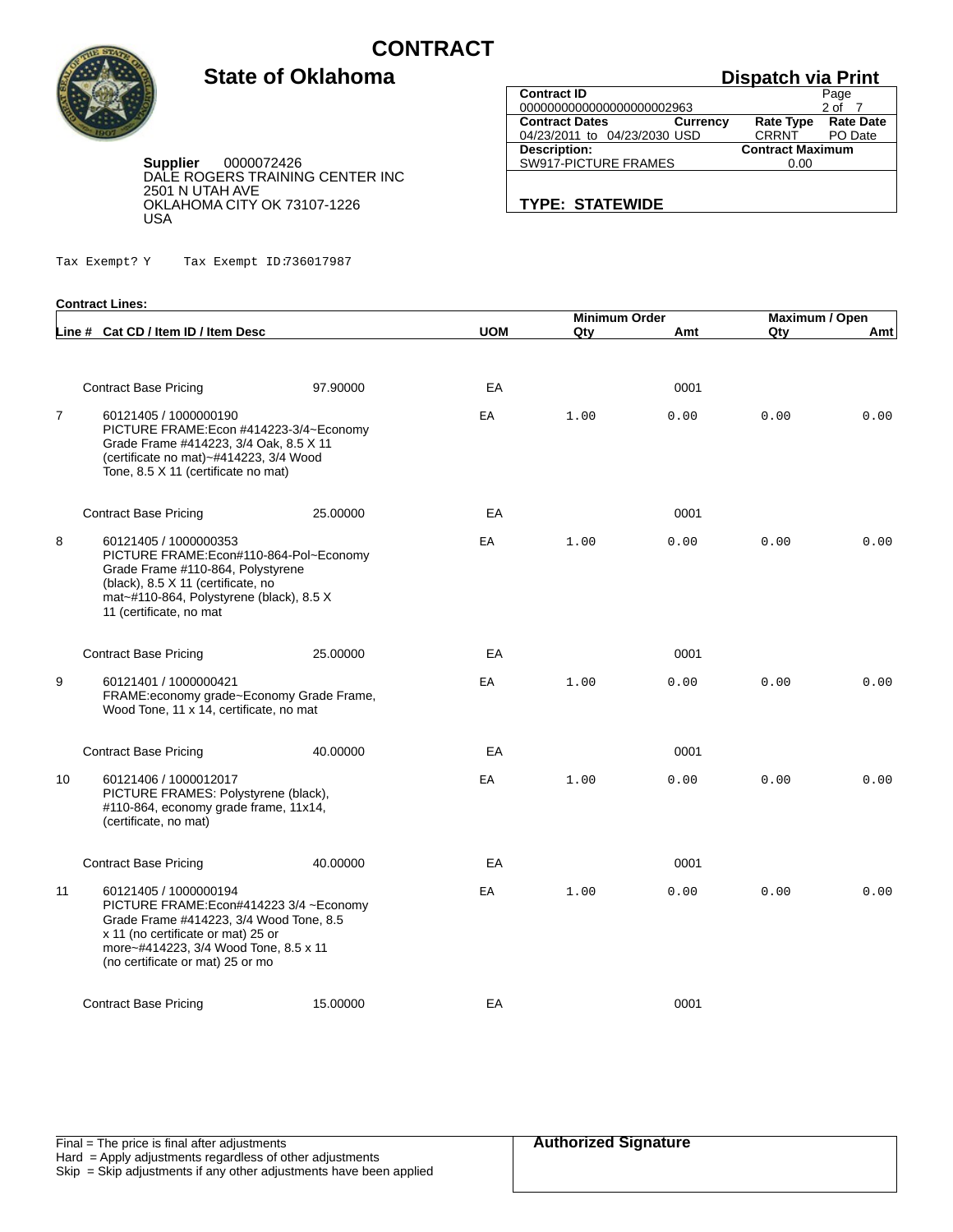

### **Dispatch via Print**

**Supplier** 0000072426 DALE ROGERS TRAINING CENTER INC 2501 N UTAH AVE OKLAHOMA CITY OK 73107-1226 USA

**State of Oklahoma**

|                              |                 | --------                |                  |
|------------------------------|-----------------|-------------------------|------------------|
| <b>Contract ID</b>           |                 |                         | Page             |
| 0000000000000000000002963    |                 |                         | 3 of             |
| <b>Contract Dates</b>        | <b>Currency</b> | <b>Rate Type</b>        | <b>Rate Date</b> |
| 04/23/2011 to 04/23/2030 USD |                 | CRRNT                   | PO Date          |
| Description:                 |                 | <b>Contract Maximum</b> |                  |
| SW917-PICTURE FRAMES         |                 | 0.00                    |                  |
|                              |                 |                         |                  |
|                              |                 |                         |                  |

#### **TYPE: STATEWIDE**

Tax Exempt? Y Tax Exempt ID:736017987

#### **Contract Lines:**

|    |                                                                                                                                                                                                                                                                                              |           |            | <b>Minimum Order</b> |      | Maximum / Open |      |
|----|----------------------------------------------------------------------------------------------------------------------------------------------------------------------------------------------------------------------------------------------------------------------------------------------|-----------|------------|----------------------|------|----------------|------|
|    | Line # Cat CD / Item ID / Item Desc                                                                                                                                                                                                                                                          |           | <b>UOM</b> | Qty                  | Amt  | Qty            | Amt  |
| 12 | 60121405 / 1000001578<br>PICTURE FRAME: Econ#110-864 Pol~Economy<br>Grade Frame #110-864, Polystyrene<br>(black), 8.5 X 11, (no certificate or<br>mat) 25 or more~#110-864, Polystyrene<br>(black), 8.5 X 11, (no certificate or                                                             |           | EA         | 1.00                 | 0.00 | 0.00           | 0.00 |
|    | <b>Contract Base Pricing</b>                                                                                                                                                                                                                                                                 | 15,00000  | EA         |                      | 0001 |                |      |
| 13 | 60121401 / 1000012018<br>PICTURE FRAMES: 25 or more, #414223, 3/4<br>Wood Tone, economy grade frame, 11x14<br>(no certificate or mat)                                                                                                                                                        |           | EA         | 1.00                 | 0.00 | 0.00           | 0.00 |
|    | <b>Contract Base Pricing</b>                                                                                                                                                                                                                                                                 | 22.00000  | EA         |                      | 0001 |                |      |
| 14 | 60121405 / 1000000352<br>PICTURE FRAMES: 25 or more, #110-864,<br>polystyrene (black), economy grade<br>frame, 11x14 (no certificate or mat)                                                                                                                                                 |           | ΕA         | 1.00                 | 0.00 | 0.00           | 0.00 |
|    | <b>Contract Base Pricing</b>                                                                                                                                                                                                                                                                 | 22,00000  | EA         |                      | 0001 |                |      |
| 15 | 60121415 / 1000000422<br><b>FRAME: Custom Picture Frames</b>                                                                                                                                                                                                                                 |           | EA         | 1.00                 | 0.00 | 0.00           | 0.00 |
|    | <b>Contract Base Pricing</b>                                                                                                                                                                                                                                                                 | 0.01000   | EA         |                      | 0001 |                |      |
| 16 | 60121400 / 1000031245<br>ART: Framed Motivational Art - 2 wood<br>frame Black finish wood frame -<br>Successories Motivational Poster<br>"Teamwork", "Service", "Make it<br>Happen", "Excellence", "Integrity",<br>"Above and Beyond", "Attitude",<br>"Leadership", "Focus", "Be the Bridge" |           | ΕA         | 1.00                 | 0.00 | 0.00           | 0.00 |
|    | <b>Contract Base Pricing</b>                                                                                                                                                                                                                                                                 | 149.13000 | EA         |                      | 0001 |                |      |
| 17 | 60121400 / 1000031246<br>ART: Framed Motivational Art - 2 wood<br>Tone frame                                                                                                                                                                                                                 |           | ΕA         | 1.00                 | 0.00 | 0.00           | 0.00 |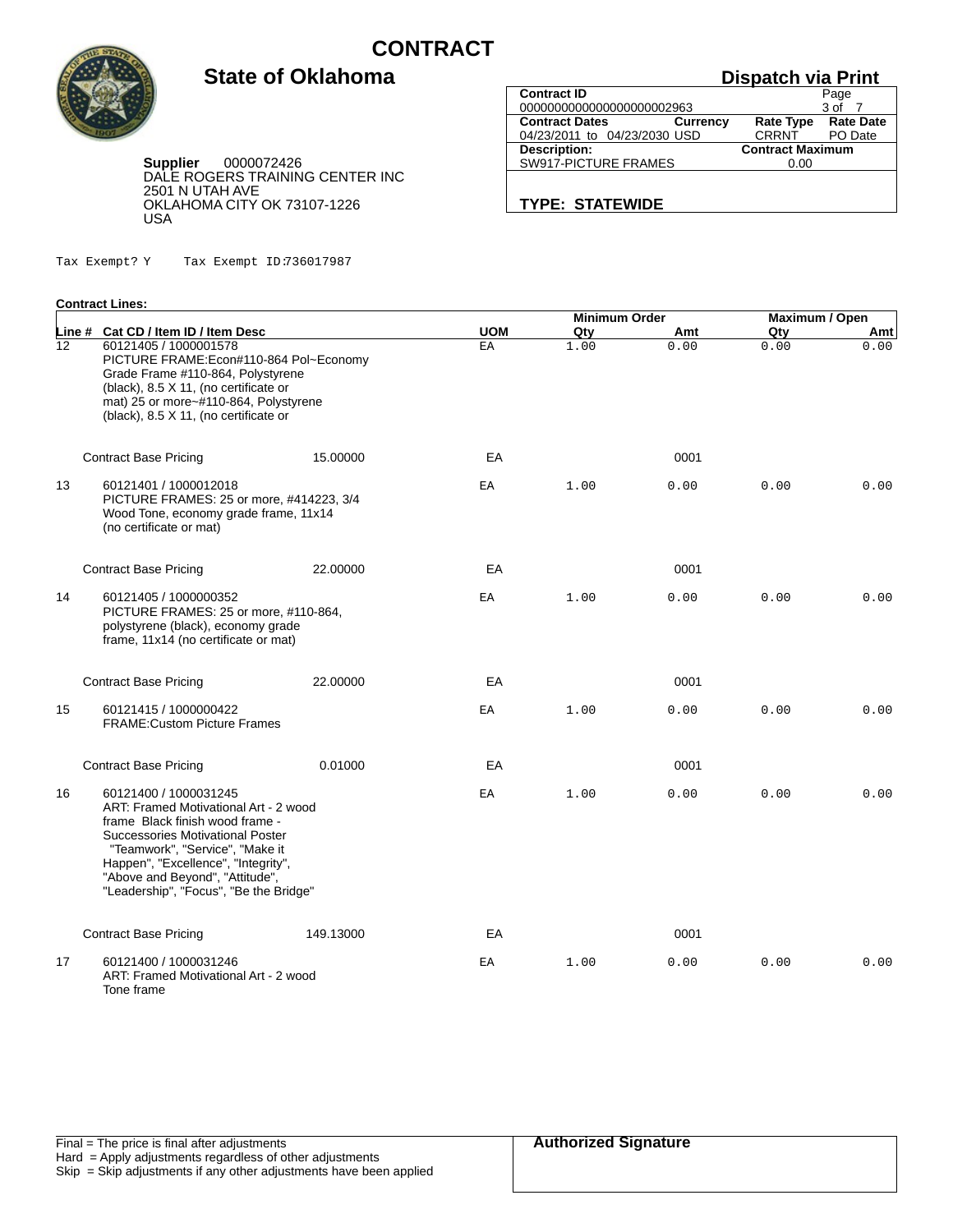

**Contract Lines:**

# **State of Oklahoma**

### **Dispatch via Print**

**Supplier** 0000072426 DALE ROGERS TRAINING CENTER INC 2501 N UTAH AVE OKLAHOMA CITY OK 73107-1226 USA

|                              |                 | <b>DISPAIGH VIA LITTLE</b> |                  |
|------------------------------|-----------------|----------------------------|------------------|
| <b>Contract ID</b>           |                 |                            | Page             |
| 0000000000000000000002963    |                 |                            | 4 of             |
| <b>Contract Dates</b>        | <b>Currency</b> | <b>Rate Type</b>           | <b>Rate Date</b> |
| 04/23/2011 to 04/23/2030 USD |                 | <b>CRRNT</b>               | PO Date          |
| <b>Description:</b>          |                 | <b>Contract Maximum</b>    |                  |
| SW917-PICTURE FRAMES         |                 | 0.00                       |                  |
|                              |                 |                            |                  |
|                              |                 |                            |                  |

**TYPE: STATEWIDE**

Tax Exempt? Y Tax Exempt ID:736017987

|    |                                                                                                                                                                                   |           |            | <b>Minimum Order</b> |      | Maximum / Open |      |
|----|-----------------------------------------------------------------------------------------------------------------------------------------------------------------------------------|-----------|------------|----------------------|------|----------------|------|
|    | Line # Cat CD / Item ID / Item Desc                                                                                                                                               |           | <b>UOM</b> | Qty                  | Amt  | Qty            | Amt  |
|    | <b>Contract Base Pricing</b>                                                                                                                                                      | 149.13000 | EA         |                      | 0001 |                |      |
| 18 | 60121400 / 1000031247<br>ART: Framed Oklahoma State Seal, Blue<br>and Gold Design Decorative Suede Mats,<br>Fillet, Glass or Plexi, and Oklahoma<br><b>State Seal Print</b>       |           | ΕA         | 1.00                 | 0.00 | 0.00           | 0.00 |
|    | <b>Contract Base Pricing</b>                                                                                                                                                      | 188.82000 | EA         |                      | 0001 |                |      |
| 19 | 60121400 / 1000031251<br>ART: Framed Oklahoma History Historical<br>images, Map Print, 24"x18", Wood<br>finish/wood frame, 2 " wide, paper mat,<br>regular glass/drymount         |           | ΕA         | 1.00                 | 0.00 | 0.00           | 0.00 |
|    | <b>Contract Base Pricing</b>                                                                                                                                                      | 115.34000 | EA         |                      | 0001 |                |      |
| 20 | 60121400 / 1000031252<br><b>ART: Framed Oklahoma History Historical</b><br>images, Map Print, 24"x18", Black<br>finish/wood frame, 2 " wide, paper mat,<br>regular glass/drymount |           | EA         | 1.00                 | 0.00 | 0.00           | 0.00 |
|    | <b>Contract Base Pricing</b>                                                                                                                                                      | 115.34000 | EA         |                      | 0001 |                |      |
| 21 | 60121400 / 1000031253<br>ART: Framed Oklahoma History Historical<br>images, Map Print, 32"x26", Wood<br>fininsh/wood frame, 2 " wide, paper mat,<br>regular glass/drymount        |           | EA         | 1.00                 | 0.00 | 0.00           | 0.00 |
|    | <b>Contract Base Pricing</b>                                                                                                                                                      | 163.25000 | EA         |                      | 0001 |                |      |
| 22 | 60121400 / 1000031248<br>ART: Framed Oklahoma History Historical<br>images, Map Print, 32"x26", Black<br>finish/wood frame, 2 " wide, paper mat,<br>regular glass/drymount        |           | ΕA         | 1.00                 | 0.00 | 0.00           | 0.00 |

|  | <b>Authorized Signature</b> |
|--|-----------------------------|
|  |                             |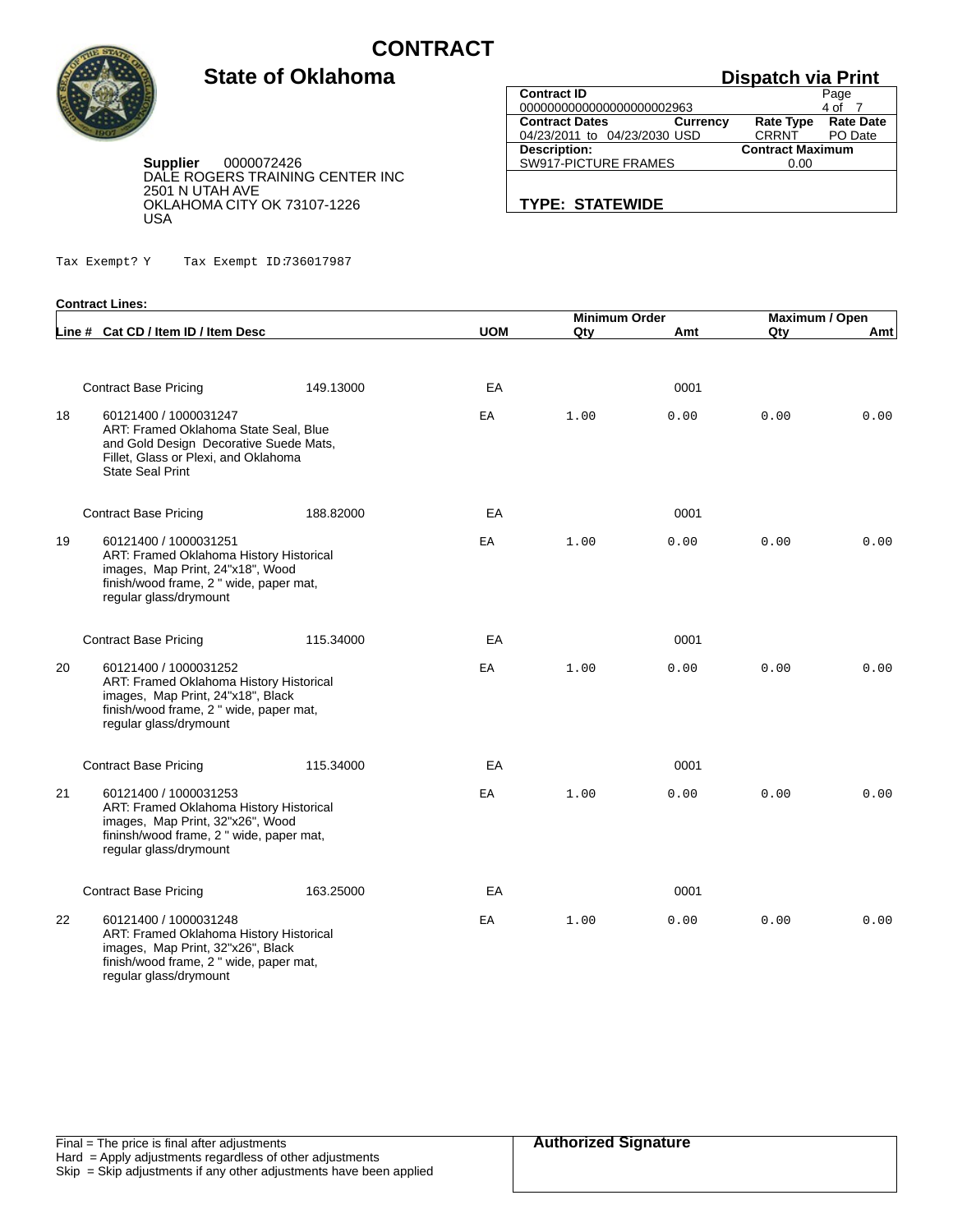

**Contract Lines:**

### **State of Oklahoma**

## **Dispatch via Print**

**Supplier** 0000072426 DALE ROGERS TRAINING CENTER INC 2501 N UTAH AVE OKLAHOMA CITY OK 73107-1226 USA

Tax Exempt? Y Tax Exempt ID:736017987

|                              |                         | Page            |  |  |
|------------------------------|-------------------------|-----------------|--|--|
| 0000000000000000000002963    |                         |                 |  |  |
| <b>Currency</b>              | Rate Type Rate Date     |                 |  |  |
| 04/23/2011 to 04/23/2030 USD | <b>CRRNT</b>            | PO Date         |  |  |
|                              | <b>Contract Maximum</b> |                 |  |  |
| SW917-PICTURE FRAMES         | 0.00                    |                 |  |  |
|                              |                         |                 |  |  |
|                              |                         | 5 <sub>of</sub> |  |  |

**TYPE: STATEWIDE**

|    |                                                                                                                                                                            |           | <b>Minimum Order</b> |      |      | Maximum / Open |      |  |
|----|----------------------------------------------------------------------------------------------------------------------------------------------------------------------------|-----------|----------------------|------|------|----------------|------|--|
|    | Line # Cat CD / Item ID / Item Desc                                                                                                                                        |           | <b>UOM</b>           | Qty  | Amt  | Qty            | Amtl |  |
|    |                                                                                                                                                                            |           |                      |      |      |                |      |  |
|    | <b>Contract Base Pricing</b>                                                                                                                                               | 163.25000 | EA                   |      | 0001 |                |      |  |
| 23 | 60121400 / 1000031249<br>ART: Framed Oklahoma History Historical<br>images, Map Print, 40"x32", Wood<br>finish/wood frame, 2 " wide, paper mat,<br>regular glass/drymount  |           | EA                   | 1.00 | 0.00 | 0.00           | 0.00 |  |
|    | <b>Contract Base Pricing</b>                                                                                                                                               | 206.19000 | EA                   |      | 0001 |                |      |  |
| 24 | 60121400 / 1000031250<br>ART: Framed Oklahoma History Historical<br>images, Map Print, 40"x32", Black<br>finish/wood frame, 2 " wide, paper mat,<br>regular glass/drymount |           | EA                   | 1.00 | 0.00 | 0.00           | 0.00 |  |
|    | <b>Contract Base Pricing</b>                                                                                                                                               | 206.19000 | EA                   |      | 0001 |                |      |  |
| 25 | 82141601 / 1000032951<br>DRYMOUNT: Drymount to foamboard customer<br>supplied print or poster 16x20 FMV<br>4/3/19                                                          |           | ΕA                   | 1.00 | 0.00 | 0.00           | 0.00 |  |
|    | <b>Contract Base Pricing</b>                                                                                                                                               | 11.00000  | EA                   |      | 0001 |                |      |  |
| 26 | 82141601 / 1000032952<br>DRYMOUNT: Drymount to foamboard customer<br>supplied print or poster 20x24 FMV<br>4/3/19                                                          |           | ΕA                   | 1.00 | 0.00 | 0.00           | 0.00 |  |
|    | <b>Contract Base Pricing</b>                                                                                                                                               | 14.00000  | EA                   |      | 0001 |                |      |  |
| 27 | 82141601 / 1000032967<br>DRYMOUNT: Drymount to foamboard customer<br>supplied print or poster 24x36 FMV<br>4/3/19                                                          |           | ΕA                   | 1.00 | 0.00 | 0.00           | 0.00 |  |
|    | <b>Contract Base Pricing</b>                                                                                                                                               | 18,00000  | EA                   |      | 0001 |                |      |  |
| 28 | 82141601 / 1000032968<br>DRYMOUNT: Drymount to foamboard customer<br>supplied print or poster 32x40 FMV                                                                    |           | ΕA                   | 1.00 | 0.00 | 0.00           | 0.00 |  |

d print or poster 32x40 FMV  $\frac{34}{9}$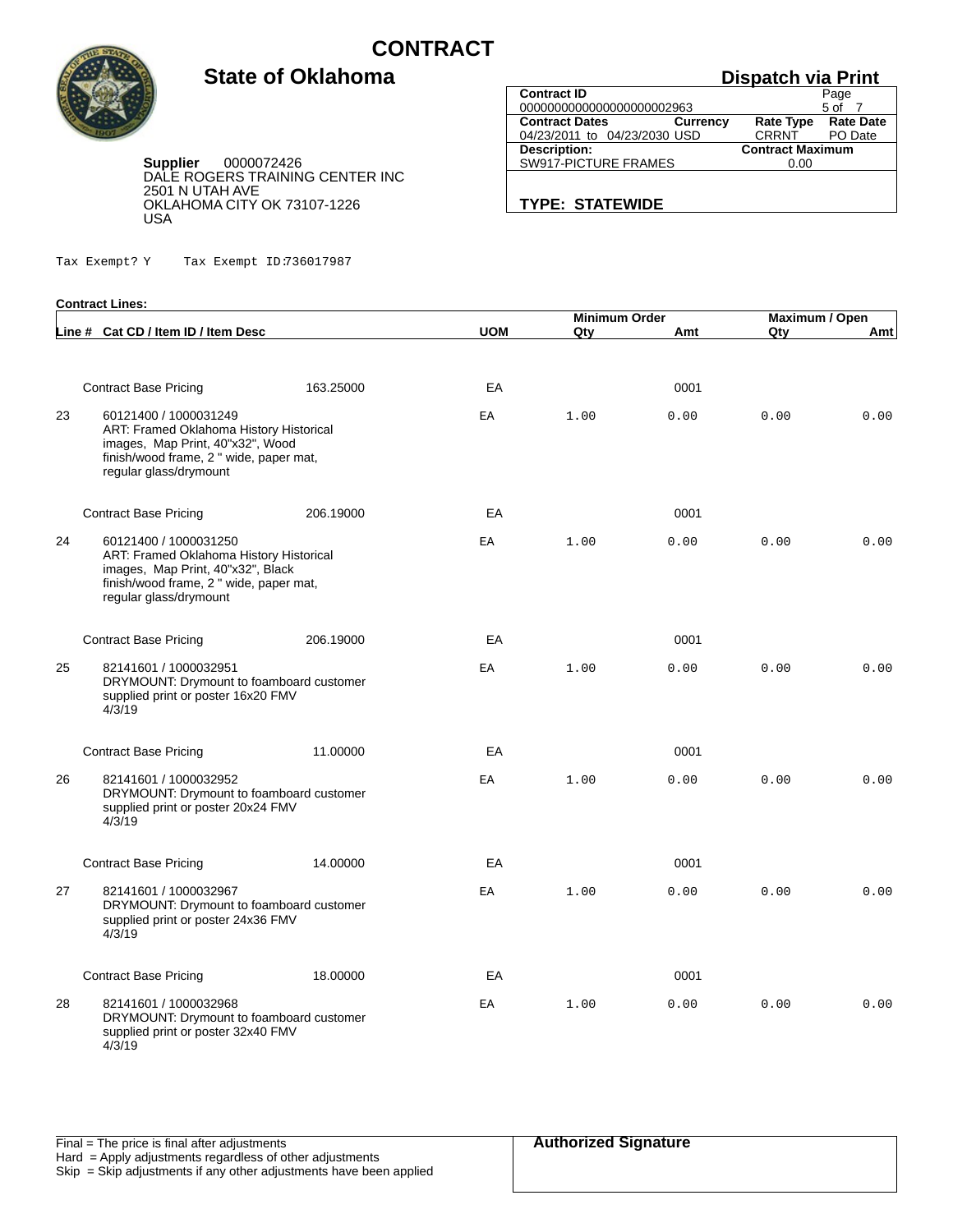

**Contract Lines:**

#### **Dispatch via Print**

**Supplier** 0000072426 DALE ROGERS TRAINING CENTER INC 2501 N UTAH AVE OKLAHOMA CITY OK 73107-1226 USA

**State of Oklahoma**

Tax Exempt? Y Tax Exempt ID:736017987

| <b>Contract ID</b>                       | Page                                 |
|------------------------------------------|--------------------------------------|
| 0000000000000000000002963                | 6 of                                 |
| <b>Contract Dates</b><br><b>Currency</b> | <b>Rate Date</b><br><b>Rate Type</b> |
| 04/23/2011 to 04/23/2030 USD             | CRRNT<br>PO Date                     |
| <b>Description:</b>                      | <b>Contract Maximum</b>              |
| SW917-PICTURE FRAMES                     | 0.00                                 |

**TYPE: STATEWIDE**

|    |                                                                                                                                                                                                                                                                                     |           |            | <b>Minimum Order</b> |      | <b>Maximum / Open</b> |      |
|----|-------------------------------------------------------------------------------------------------------------------------------------------------------------------------------------------------------------------------------------------------------------------------------------|-----------|------------|----------------------|------|-----------------------|------|
|    | Line # Cat CD / Item ID / Item Desc                                                                                                                                                                                                                                                 |           | <b>UOM</b> | Qty                  | Amt  | Qty                   | Amt  |
|    | <b>Contract Base Pricing</b>                                                                                                                                                                                                                                                        | 22.00000  | EA         |                      | 0001 |                       |      |
| 29 | 82141601 / 1000032926<br>DRYMOUNT: Drymount to foamboard customer<br>supplied print or poster 36x48 FMV<br>4/3/19                                                                                                                                                                   |           | ΕA         | 1.00                 | 0.00 | 0.00                  | 0.00 |
|    | <b>Contract Base Pricing</b>                                                                                                                                                                                                                                                        | 26.00000  | EA         |                      | 0001 |                       |      |
| 30 | 82141601 / 1000032927<br>DRYMOUNT: Drymount to foamboard customer<br>supplied print or poster 40x60 FMV<br>4/3/19                                                                                                                                                                   |           | ΕA         | 1.00                 | 0.00 | 0.00                  | 0.00 |
|    | <b>Contract Base Pricing</b>                                                                                                                                                                                                                                                        | 30.00000  | EA         |                      | 0001 |                       |      |
| 31 | 60121000 / 1000032949<br>ART: Framed Oklahoma Art by Oklahoma<br>Artist through (OVAC). Printed Art:<br>Image size 16¿ x 20¿, Frame: 2¿<br>moulding color choice black, walnut or<br>barnwood; mat, backing and glass;<br>outside frame size approximately 22 ¿ x<br>26¿ FMV 4/3/19 |           | ΕA         | 1.00                 | 0.00 | 0.00                  | 0.00 |
|    | <b>Contract Base Pricing</b>                                                                                                                                                                                                                                                        | 143.00000 | EA         |                      | 0001 |                       |      |
| 32 | 60121000 / 1000032950<br>ART: Framed Oklahoma Art by Oklahoma<br>Artist through (OVAC). Printed Art:<br>Image size 11; x 14; Frame: 1 1/4;<br>moulding color choice black, walnut or<br>barnwood; mat, backing and glass;<br>outside frame size approximately 17¿ x<br>غ20          |           | EA         | 1.00                 | 0.00 | 0.00                  | 0.00 |
|    | <b>Contract Base Pricing</b>                                                                                                                                                                                                                                                        | 124.00000 | EA         |                      | 0001 |                       |      |
|    | <b>COMMENTS:</b>                                                                                                                                                                                                                                                                    |           |            |                      |      |                       |      |
|    | Permits Usage by other than State Agencies: YES<br>Minimum Order: N/A<br>Returns: Custom frame, Non-returnable<br>Pcard Accepted: YES<br>Delivery: 10 Business days from order approval                                                                                             |           |            |                      |      |                       |      |
|    | 3/18/2020 - Updated Expiration Date<br>Vendor Contact Information:                                                                                                                                                                                                                  |           |            |                      |      |                       |      |